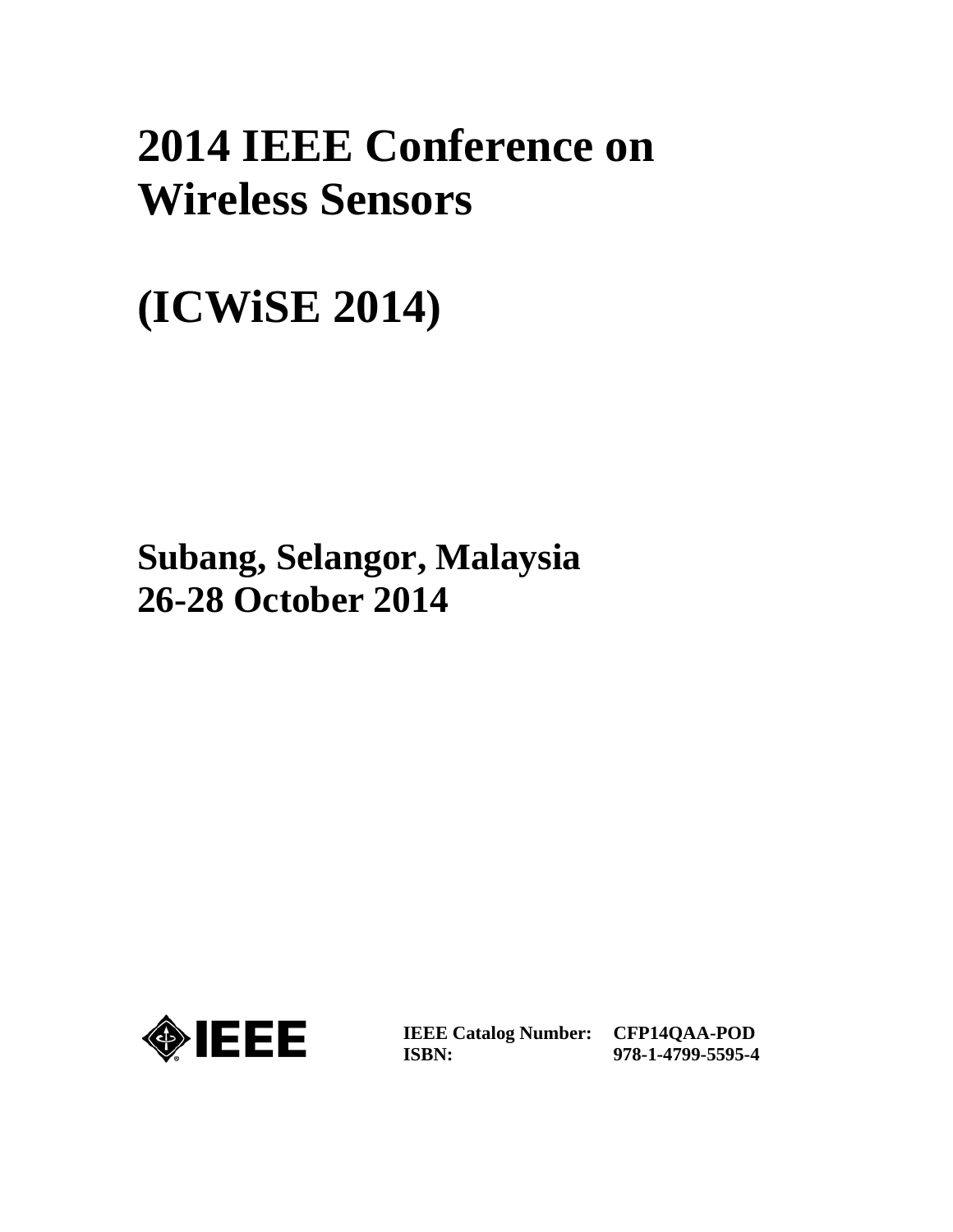#### TABLE OF CONTENTS

### Full Papers

|                | <b>Paper Title</b>                                                           | pp.       |
|----------------|------------------------------------------------------------------------------|-----------|
| $\mathbf{1}$   | Energy Efficient Information Discovery Approach                              | $1 - 6$   |
|                | for Range Queries in Multi-Dimensional WSNs                                  |           |
| $\overline{2}$ | A Quantitative Study of Wi-Fi Interference                                   | $7 - 12$  |
|                | on PRP-ZigBee                                                                |           |
| $\overline{3}$ | An Ad Hoc Mobility Model Based on Realistic                                  | $13 - 17$ |
|                | <b>Human Interactions</b>                                                    |           |
| 4              | FAST-DTN: Farther- Aim-Shorter-Try Disruption                                | 18-24     |
|                | <b>Tolerant Network for Building Monitoring</b>                              |           |
|                | Applications                                                                 |           |
| 5              | Target Coverage Management in Wireless Sensor                                | 25-30     |
|                | <b>Networks</b>                                                              |           |
| 6              | Accelerating TOA/TDOA packet based localization                              | $31 - 35$ |
|                | methods                                                                      |           |
| $\overline{7}$ | Performance Enhancement of Wireless Sensor                                   | 36-40     |
|                | Network (WSN) with the Implementation of Hybrid                              |           |
|                | ARQ (HARQ) and Transmission Power Control                                    |           |
|                | (TPC)                                                                        |           |
| 8              | Quality over Quantity: Target Identifiability in Directional Sensor Networks | 41-48     |
| 9              | Increasing Wireless Sensor Networks Durability through Fault Nodes           | 49-54     |
|                | <b>Resilience Capability</b>                                                 |           |
| 10             | RF-MIMO for Smart Metering Communication                                     | 55-60     |
|                | <b>Under Harsh Conditions</b>                                                |           |
| 11             | Improved Wireless Sensor Networks Durability                                 | 61-66     |
|                | Through Efficient Sink Motion Strategy                                       |           |
| 12             | Methodology for Artificial Neural Controllers on Wireless Sensor Network     | 67-72     |
| 13             | Security in Wireless Sensor Networks for Health                              | 73-78     |
|                | Monitoring Helmet with Anomaly Detection using                               |           |
|                | Power Analysis and Probabilistic Model                                       |           |
| 14             | Water Pipeline Monitoring System using Vibration                             | 79-84     |
|                | Sensor                                                                       |           |
| 15             | RF and Battery Performance Study for WSN in Palm Oil Plantation              | 85-89     |
|                | Application                                                                  |           |
| 16             | Evaluation of Block Interleaving Techniques for                              | 90-95     |
|                | Robust Image Communication in Wireless Camera                                |           |
|                | <b>Sensor Networks</b>                                                       |           |
| 17             | Wi-Fi Intruder Detection                                                     | 96-99     |
| 18             | Enabling Intelligent Wireless Sensor Networks for                            | 100-105   |
|                | Passive House                                                                |           |